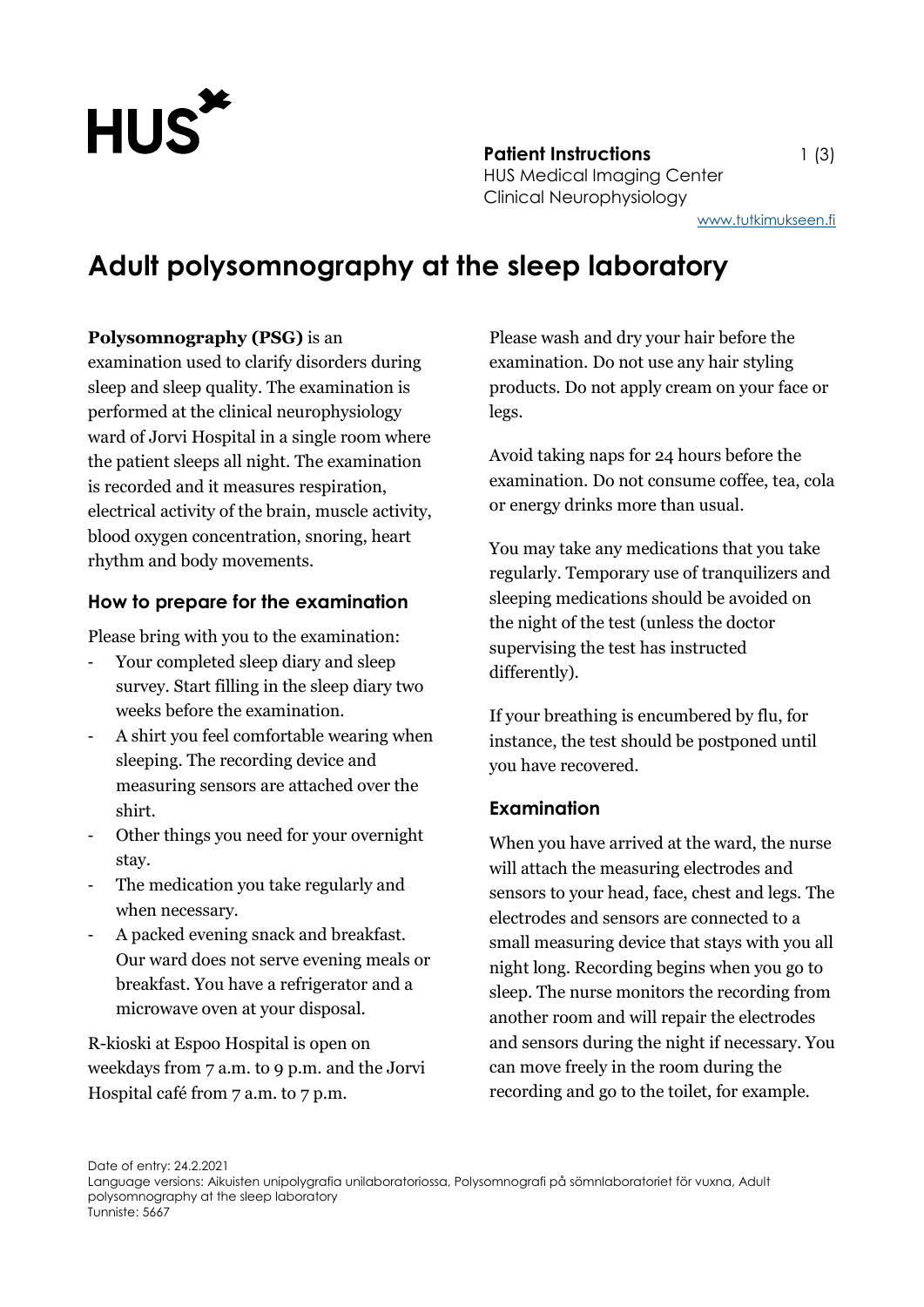# HUS\*

## **After the examination**

After you have woken up in the morning, the nurse will remove the examination device and the electrodes. Some water-soluble fastening paste will remain in your hair from the electrodes attached to the head area. If you so wish, you can wash this off in the ward shower.

You will receive the results of the examination from the doctor who treats you. If you do not know how to find out the results, please contact the outpatient clinic or ward that referred you to this examination.

# **Patient Instructions** 2 (3)

HUS Medical Imaging Center Clinical Neurophysiology

[www.tutkimukseen.fi](http://www.tutkimukseen.fi/)

# **Other things to note**

Please take your Kela-card or identification with you.

You will not be charged for the examination separately.

Cancel the appointment if you cannot come. If you do not cancel, you will be charged a fine.